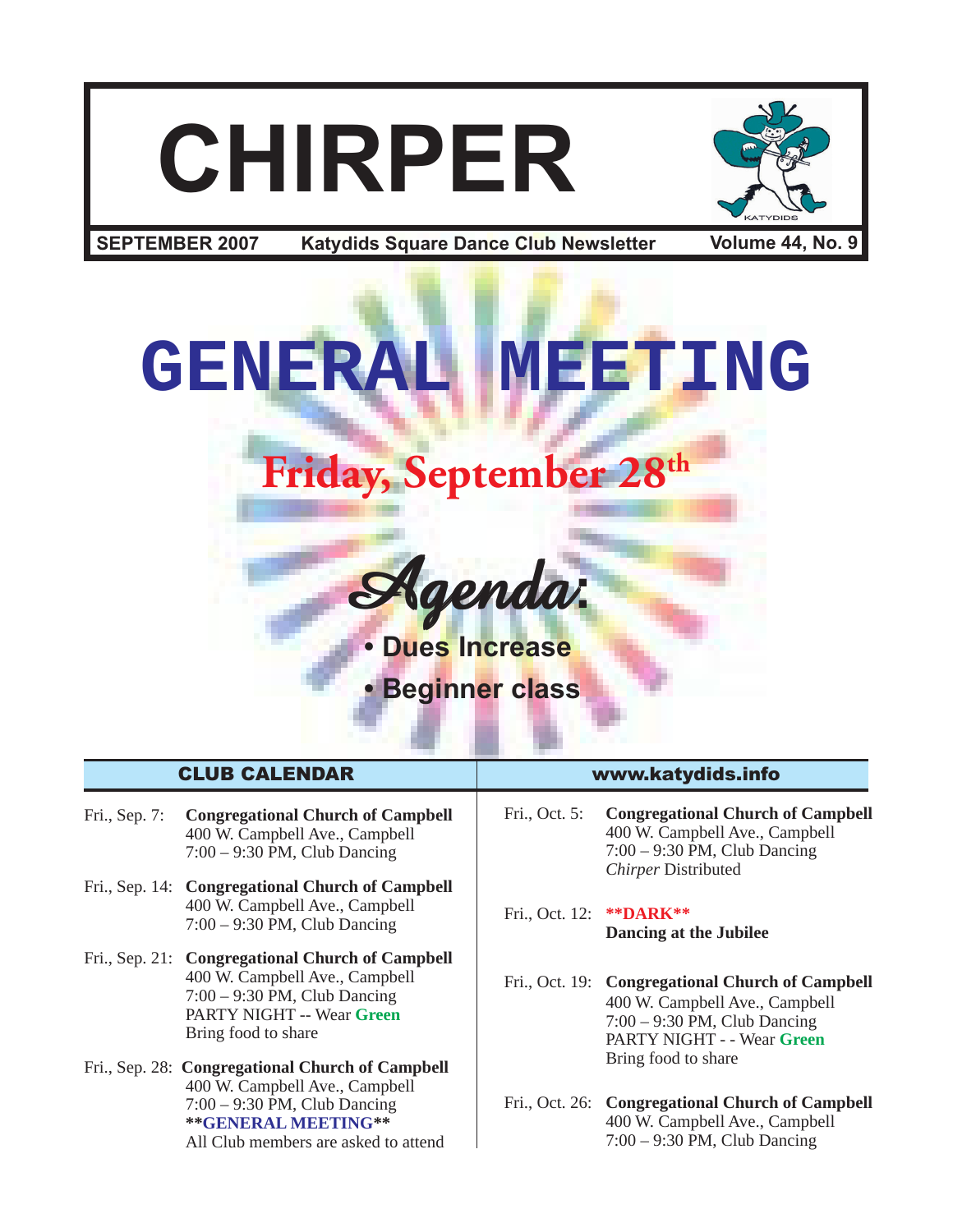#### SQUARE HEAD ASSIGNMENTS and DUTIES

*Super Square Head Caroline Fifield (408) 377-3740*

> Sep. 07 ..... Fifield Sep. 14 ..... Pitts / Powell Sep. 21 ..... Hosoda Sep. 28 ..... Wies

Oct. 05 ..... Andersen Oct. 12 ..... DARK--Jubliee Oct. 19 ..... Hughes Oct. 26 ..... Darknell

Nov. 2 ...... Don Gaubatz Nov. 9 ...... Stevens Nov. 16 .... Hemsley Nov. 23 .... DARK-Thanksgiving Nov. 30 .... Willey

#### **On Dance Night PRIOR to your duty night:**

• Help pack up supplies and jugs and put into Club Cupboard. Notify the Super Square Head, Caroline Fifield, at 408-377-3740, of any needed supplies or change of duty assignment dates.

#### **Before the dance**:

- Contact Square Head for following week to be sure they will be there.
- On scheduled night, the designated Square Heads should arrive **by 6:30 PM.**
- Set up tables and chairs as needed.
- Bring 6-8 lbs ice for cooler and make ice water.
- Start hot water for tea and coffee.

#### **During Club dance:**

- Welcome everyone at the door.
- Offer raffle tickets, 5 tickets for \$1.00.
- Have guests sign guest book and collect \$4.00 donation per guest.
- Give guest names to President or Membership Chair for introduction during announcements.
- Divide the raffle proceeds 50% to the Club, 50% to the "cups".
- Check that water and cups do not run out.
- If Treasurer is not present, pass monies collected to any Executive Board Member.

**After the dance:** *Clean up!!* Take the trash bags out to the dumpster (locked) located in the side parking lot. The key is hanging on the wall by the door to the kitchen. NOTE: tables must go into closet FIRST, then the chair "rack".

#### CHIRPS FROM YOUR CHAPLAIN

In August, *Happy Birthday* greetings were sent to Gensine Schaffer<sup>(4th</sup>), Carmen Hea<sup>(9th</sup>), Robb Moore (22<sup>th</sup>), and **Caroline Fifield** (25<sup>th</sup>). **Caroline and David Fifield** also celebrated their *Anniversary* on the  $7<sup>th</sup>$  and a card was sent to them to honor that occasion.

June Helfrich **. . . . . . . . . . . . . .**

#### FUTURE SQUARE DANCE EVENTS

#### **Sep. 12: Mid-Week Hoedown**

Hyde Middle School, Cupertino 7:00 – 9:30 PM Caller: Nasser Shukayr Cuer: John Flora

**Sep. 29: SCVSDA & SCVCA Whing Ding** Caller Appreciation Dance

Callers: Bob Agea, Keith Ferguson, **Harold Fleeman**, Al Knoppe, Jim Osborne, Jerry Silverstein, Roger Smith, Vicki Woods Cuer: Barbara-Lynne Smith

#### **Oct. 12-14: SCVSDA Annual Jubilee** Santa Clara County Fairgrounds Detailed Program online: www.scvsda.org/jubilee-program.html

**Oct. 27: Halloween HOooDown, Rockin' Jokers** Caller: Eric Henerlau Cuer: John Flora

**. . . . . . . . . . . . . .**

#### FALL 2007 BEGINNER'S CLASSES

#### **SUNDAYS**

 Stanford Quads 7-9:00 PM, Fairmeadow School, Palo Alto Caller: John Sybalsky Begins: October Contact: 650-948-4935

#### **TUESDAYS**

 Sunnyvale Singles 7-8:30 PM, Murphy Park Community Center Caller: Eric Henerlau Begins: September 4<sup>th</sup> Contact: 408-996-0174

#### **FRIDAYS**

 Yellow Rock and Rollers 7-9:00 PM, Hyde Middle School, Cupertino Caller: Ruth Begins: September Contact: 408-730-4684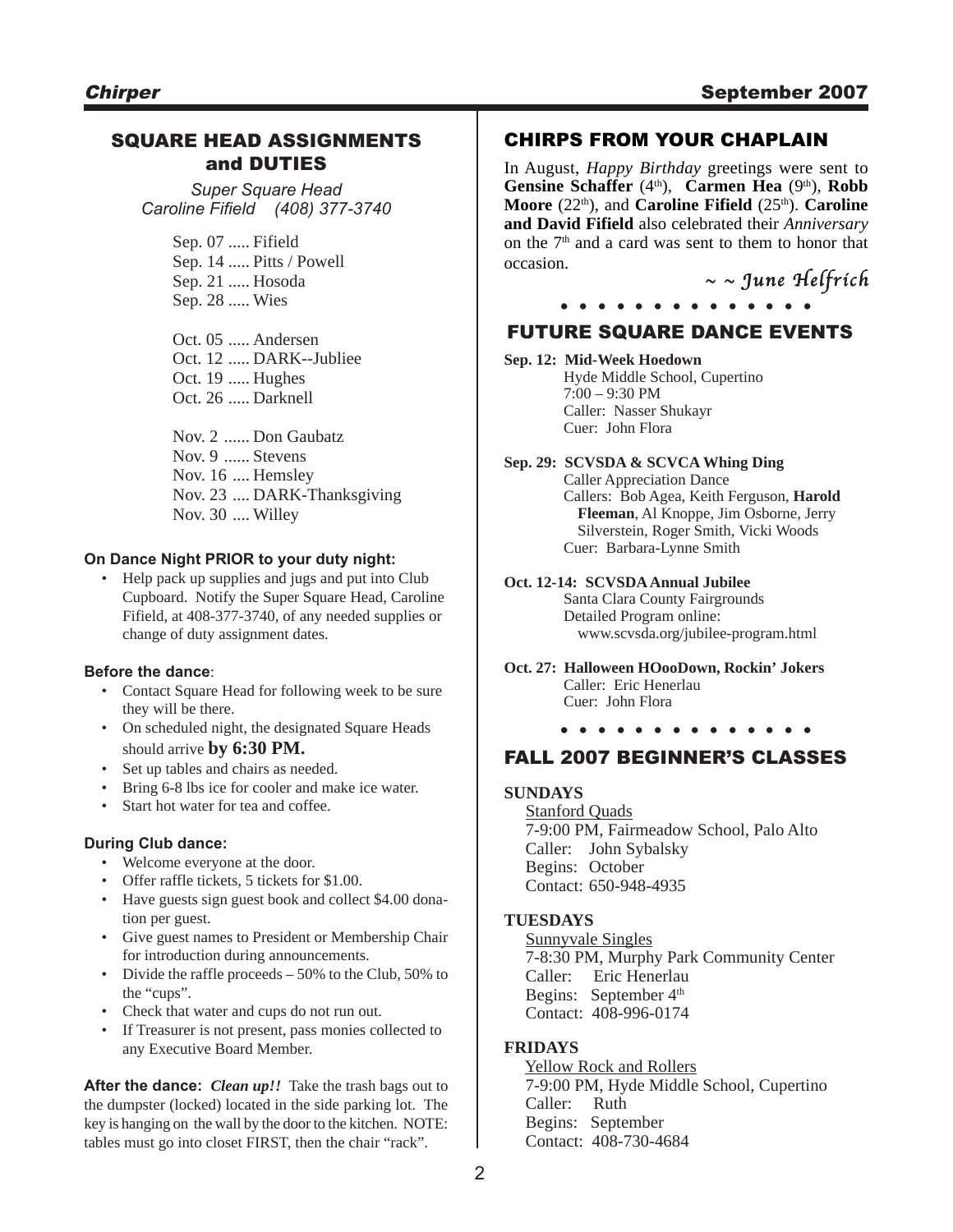### CURLY'S DIARY

#### August 1, 2007

Days before we got a phone call from good friends from Palo Alto and they told us , "Hey we are going to Kassel (documenta fair) and would love to see you."

On Wednesday after work, Willi looked at me and said "OK, let's drive (4 hours single way)." You have to know it is absolutely not easy to take the autobahn. So much traffic, many people on vacation, school is over … yeah. Pure stress … for some people it is a dream driving without a speed limit but for me … puhh , it's like driving the wrong way.



But time went fast because we always have so much to talk about. I'm sorry I can't tell how Kassel is, because it was dark when we arrived.

Oh, the reunion

was amazing. It was like we had seen each other just the day before.

So, we walked into a Schnitzelhaus. On the menu Schnitzel … small, medium or XXL. the smartest in our group was Willi because he ordered small. My eyes were big like a big wheel … medium--2 Schnitzel oversized … way too much for me! And our friends' stomachs lie heavily like a stone.



Time went by too fast and then it was time to say GOOD BYE … I hate this part.

So, four hours back home, two hours sleep and Willi had another hard working day.

Curly

#### THE PRESIDENT'S CORNER – –

#### Hi Katydids

Another summer has come and gone. Now is the time to decide if we are going to have a class in January. We will be having a General Meeting on September 28th to make a decision on starting the class in January. The Club will also be asked to approve raising our dues to \$12.00 per month from the current \$9.00. We will need *all* of our members to attend this important meeting.

Recently the church had their sign vandalized so the board authorized a \$50.00 donation to help with the repair.

I want to thank all of the members who answered the questionnaire to help the board with our decisions.

It's time to start thinking about the Sweetheart Special Dance. We will need volunteers for all of the chair positions for the dance. See Bob Bennett if you can volunteer for one of the positions.



## **. . . . . . . . . . . . . .**

### From Bill & Gesine Schaffer:

*Below is a letter our President, Lloyd Darknell, received recently from Gesine & Bill Schaffer:*

"This is to let you and the Katydids know that Bill and I will resign our membership in the club on August 31, 2007. Mostly our reason is that we don't like to dance on Friday nights, and would like to find a club that dances on a different night. We want to thank you and all the Katydids for welcoming us, teaching us how to dance, and showing considerable patience with us, as you do with all dancers. We will, so we hope, remain on the friendliest terms with you and will participate in the club dances as guests when we can.

Give my regards to all. I am sure that we will see you at various hoedowns and Jubilees."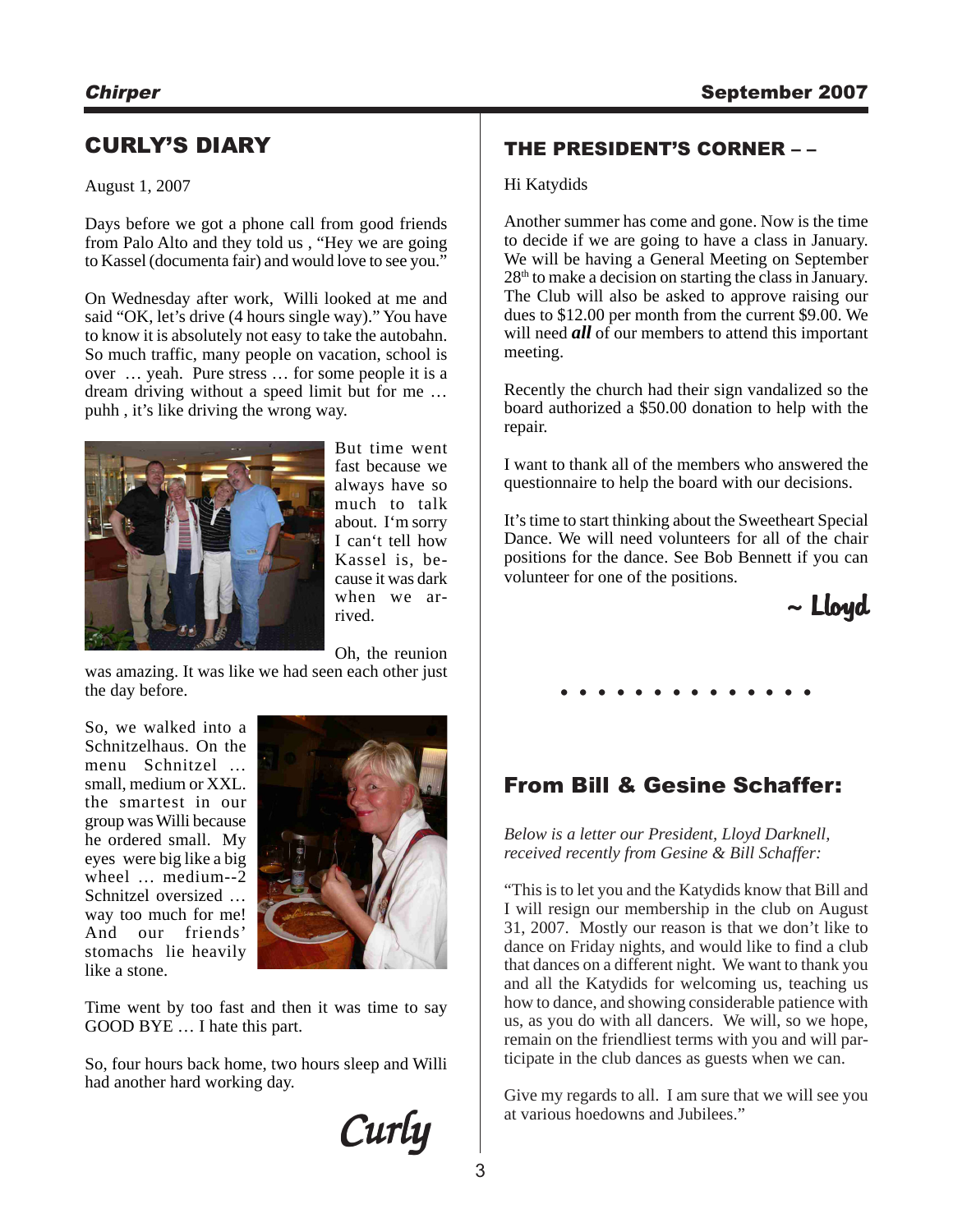#### MINUTES Executive Board Meeting **August 23, 2007**

President, Lloyd Darknell called the meeting to order at 7:32 p.m.

Roll Call: President, Lloyd Darknell; V.P., Bob Bennett; Secretary, Maxine Darknell; Treasurer, Don Powell; Membership, Charlotte Pitts; Publicity, Don Gaubatz;

Absent: Chaplain, June Helfrich

Visitors present: Chirper Editor, Stephanie Stevens and Annie Bennett.

The minutes from the previous Board Meeting of July 27th were approved as published.

#### **Reports**:

Officers:

- 1. President: No report.
- 2. Vice-President: No report.
- 3. Treasurer: Don P. distributed and explained his reports for July.
- 4. Membership: Charlotte passed out a report showing our Membership. We currently have 41 active members and 3 inactive members. Those who had to resign are: Bob Pyle who has moved and Bill and Gesine Schaffer, who submitted their resignation effective August 31. Those who are on the inactive listare: Sarah Grizard (who hopes to come when she can) and Sal and Louise Stagnitto.
- 5. Chaplain: Absent.
- 6. Publicity: Don G. made up more cards for our members to pass out to interested people to promote our club. He would like members to give him information that they would like to have printed in the "Squares 'Round the Bay, Club Chatter".

Committees:

1. Chirper: Stephanie said the articles for the September Chirper are due Friday, August 31<sup>st</sup>. She also indicated the club printer needs more toner. Charlotte made a motion to give Stephanie authorization to purchase supplies as needed without going through the board. Maxine seconded it and it was passed.

2. Social: Pat Angotti, the social chair, was absent but Don G. and Don P. reported that they had spent a pleasant day checking out Travis Air Force Base as a possible bus tour for the Katydids and friends next spring when the wild flowers are in bloom.

#### **Old Business**:

1. Hot August Nights: Though everyone had a good time, the attendance this year was disappointing. Besides the possibility of people being on vacation, it was also noted that there were several other hoedowns within a two week period. There was some discussion about having it at a different time next year but no decision was made.

#### **New Business:**

- 1. Church sign vandalized: Lloyd noted it would be a measure of "good will" if the Katydids were to donate funds to help replace it. The board decided to donate \$50.00.
- 2. Questionnaires: The Board discussed the results from the Katydids. Here are some responses from the "Questionnaires":
	- Dues increase: All **okay** with it.
	- Are we a friendly club? *Yes*
	- What can we do to improve the club and help it grow? **Give more hugs & greetings; Don't be so serious and be more eager to dance; Be more welcoming to guests and mix with them more during tips; Consider raising the level and speed of the tips or perhaps have a "Hot Hash" tip during the evening; Learn more All Position Dancing (APD); Have more workshops and advertise them to other clubs; Shorter tips; Consider merging with another club. Ask your friends who dance another night to come to our club for extra dancing; Ask Jim for his ideas.** (Note: Lloyd, Bob and Don P. will schedule a meeting with Jim.)
	- How can we improve Membership participation? **Encourage members to go to hoedowns by having a "Dance of the Month" with sign-in sheets there for our club and having a drawing the next week at club for "free dues" for a month or other gifts** (they would have to be present to win*)*. Because most of our Board Members have served multiple terms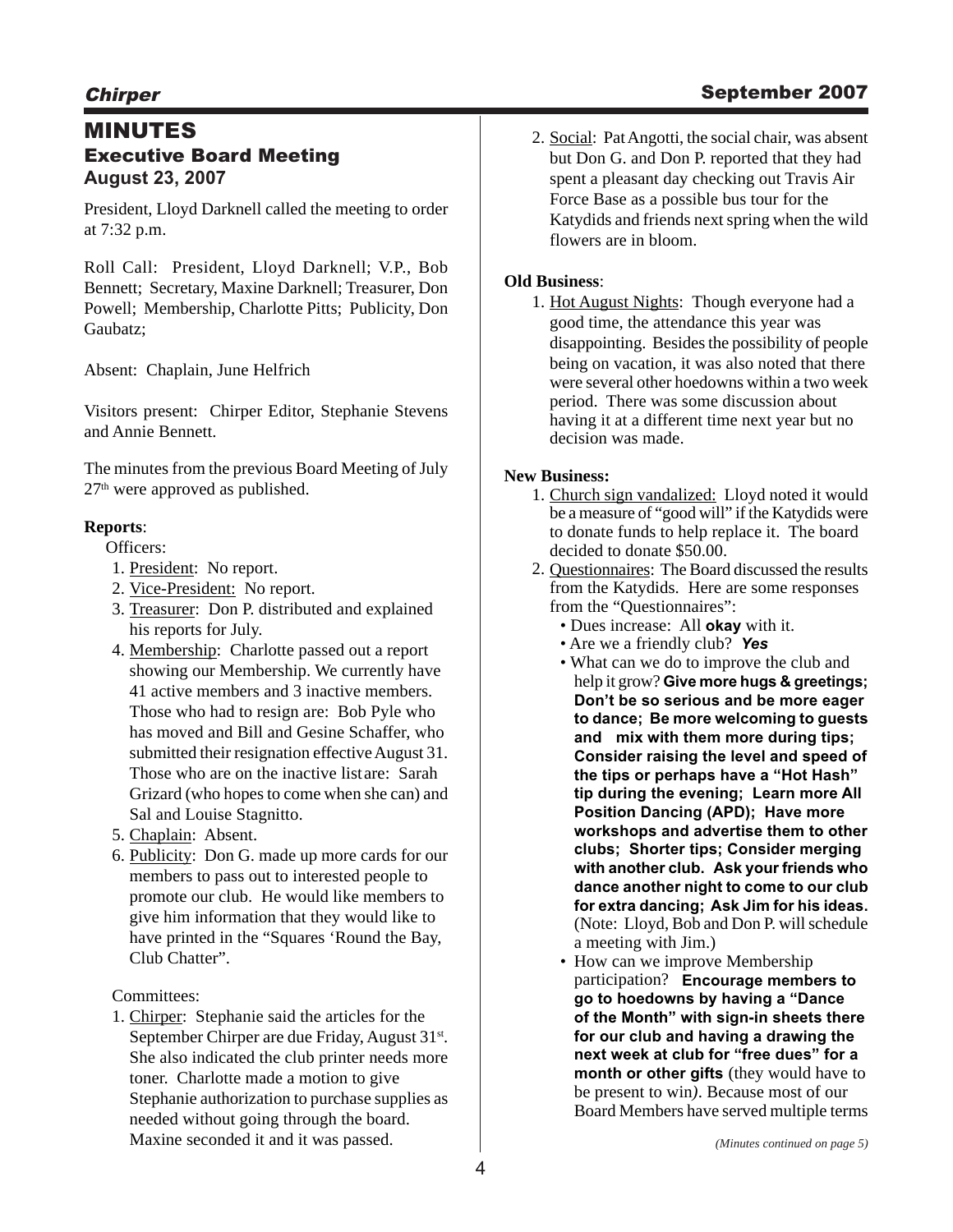*(continued from page 4)*

- and would like a break, would you consider taking a position next year? **Only two people said they would consider helping out.** (Note: the Board hopes by next year, more people will be willing.)
- New class, two options: **About 1/3rd of those that responded said SUPPORT BOTH; About 2/3rds said SUPPORT the COMMITTEE to PROMOTE SQUARE DANCING (CPSD); Only one person said OURS only. Other comments were: The caller for the CPSD Class is not very well known here so the people who attend the class will most likely join the local clubs in the area. That is why we need as many Katydids as possible to be willing to be angels (angels are free) and take a turn as square head in order to get to know the new dancers so hopefully they might join us when they graduate.** (Note: the Board discussed not having time to organize passing out flyers in our Club area inviting people to the CPSD class. Hopefully the next CPSD class, we can plan ahead and do that and we would have more potential candidates for our club. This will probably mean we will support the CPSD class and start our own class in January.)
- 3. General Meeting: The Board decided to have a "general meeting" for the members on September  $28<sup>th</sup>$  to vote on the dues increase to \$12.00 starting January 1st and having a New Members Class in January. It also was discussed about advertising our new class in the Campbell Newspaper, Squares 'Round the Bay, and flyers to other clubs. We will have scheduled "pass-out-flyers-to-our-neighbor hood" days to promote the new class.

**Agenda** Items for next meeting:

- 1. Decisions from General Meeting (January Class and dues increase).
- 2. Sweetheart Special.

Next Party Night: September 21<sup>st</sup>.

Next Board Meeting: November 2<sup>nd</sup> after club dancing.

Meeting ended at 9:30p.m. Respectfully submitted,

#### Maxine Darknell

#### WHAT IS CPSD???

*Below is a letter (printed with permission) received by Maxine Darknell from former Katydid Member, Gary Hinze, explaining about the Committee to Promote Square Dancing (CPSD):*

"…The concept of a joint class came to me when I noticed that club classes were getting smaller, to the point that they were not paying their expenses, the club members were giving up club level dancing and very few new dancers were being brought in. As clubs get smaller it gets harder to recruit enough students to justify holding a class. The CPSD idea is that if all the local clubs cosponsored one class, the number of class members would reach that critical mass that is economically self sustaining. Each club would claim those students it recruited to the class and sponsored as angels. During the class, each club would invite class members for class level dances at their club at milestones, such as when the class completes the Mainstream calls, to get acquainted. I would like each club to hand out thousands of flyers in the area around their dance location. I precinctwalked for an hour and handed out 90 flyers. I could have gone over 100 if I hadn't stopped to talk I analyzed club rosters and found that the average distance traveled is 7.38 miles. It also happens that 80% of the club members fall within that distance, the average is pulled out by a few outliers. We have four clubs within that distance of Camden Community Center; Rockin' Jokers, Katydids, Square Hoppers and Westminster Squares right on the border. Krazy Dazys is just outside that radius, but still close enough that it might be worthwhile for them to participate. Class members will drive a bit more than 10 miles on average. We are close to two major freeways. …The effort required by club members is slight, especially if it is spread around among several clubs. I did it all by myself last week; set out tables and chairs, coffee and water, cookies, [took] money, [tallied]it and [delivered] it to the office… The main thing is to bring students and have angels there to form a connection with your club. Some of the students may dance with other clubs, but many will dance with more than one club. Rockin' Jokers was the main club sponsor of the last class that graduated 20 students. Most of the students have been dancing with Rockin' Jokers, but we know that some of them have been dancing with Square Hoppers and Westminster Squares also. The arrangement we have with the Camden Community Center makes the class a City sponsored drop-in program. The City hires the caller. The student fee goes to the City. But the agreement includes angels dancing free as co-teachers. The class was scheduled for Tuesday night so all the local clubs could participate on a non-club night." For further information look them up on the internet: www.c-p-s-d.org

## **. . . . . . . . . . . . . .** HAPPY ANNIVERSARY ! ! HAPPY ANNIVERSARY ! !HAPPY ANNIVERSARY ! !

**Bill & Betty Benevento ............**Sep. 08 **Ray & Virginia Mensing .........**Sep. 26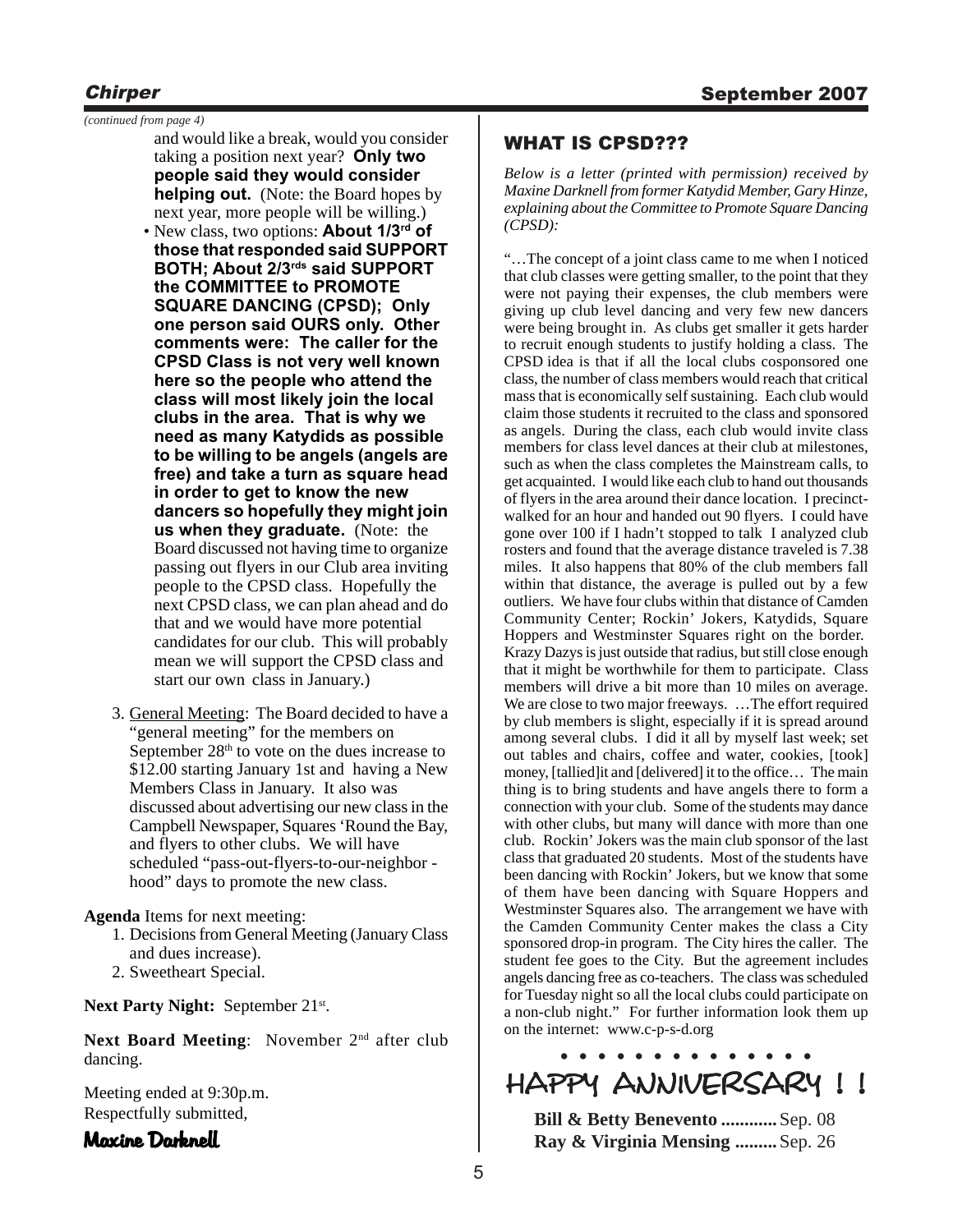#### FROM MARY & ROD:

Hello, friends and family.

June found us moving farther north, into Ohio for fun, family and friends. Then on to Indiana to the RV capitol of the world – business (as close as we get to it) and pleasure. Finally, we ended the month in Michigan, which provided many a pleasant surprise to this prejudiced ol' Buckeye!



After stopping in Minford, OH, to visit with new friends Larry & Carolyn, we made our way to the Dayton area. Our objectives there were a square dance

and to visit the Air Force Museum at Wright Patterson AFB. Earlier this spring we'd been to the Pensacola Naval Air Museum and Huntsville's Rocket & Space Museum – and that was the right sequence. The [Air Force] Museum was by far the largest, most complete, and most interesting – especially for a [Lockheed Martin] guy! The experimental aircraft building and collection of "Air Force One's" were fabulous. Easily could have spent another day here. We finally slowed down enough to let the strawberry season catch up with us, so we had a great outing at the Troy Strawberry Festival – lots of sampling that we gave high marks.

Next stop – – Columbus. Rod finished high school here and attended Ohio State. We were able to meet up with several fraternity brothers and it was great to see Tom, Paul, John, Monty, Cary, Nick and Fitz looking so good after all these (37!) years. First time Mary met any of these guys and we also got a tour of the fraternity house. Mary had so much fun that she's



insisted we return in the fall for an OSU football game – twist my arm! No, this isn't a fraternity picture. Rod's three nieces also live near Columbus and we

were able to get together with two of the families for a picnic. We had a good time with Bonnie, Jenny and the kids  $âx''$  including Paul. Rod was only sore for two days after all the horseplay.



Oldest grand-niece Britney came traveling with us for 10 days – a new experience for us that we enjoyed very much. We spent a few days in Loudonville

(Wally World, can you believe?), where we canoed while Britney tubed. Several older school groups were also on the river that day and Britney got quite an education! I think she was the only dry teenager in the county. We took advantage of being "only" ten hours away from Binghamton, NY and drove over for the weekend. Rod's Dad was there visiting with his brother Neil (and Barbara) that Britney had never met. And our friend Dana was celebrating his  $50<sup>th</sup>$  with a big bash that gave us a chance to see many of our ski club friends after several years. We also introduced Britney to the area church picnics – but no Polkas.



Back to Ohio and on to Port Clinton – home of Cedar Point Amusement Park. This is our picture after we had just taken the water ride in the background. The

log flume spray on the exit bridge got us wetter than the ride itself! Fortunately, it was a warm day. We took another day to ferry over to Put In Bay, site of the Admiral Perry International Peace Memorial, the Heineman Winery and Crystal Cave, and a rock beach on Lake Erie with some very cold water. Found a pretty good pizza place too, but no minors, so we took it to the city park for a picnic. Time for Britney to return home – she has a very busy summer planned and we were just the appetizer. During our return drive we stumbled across the Warren Harding Memorial and Museum. The museum shares a facility with the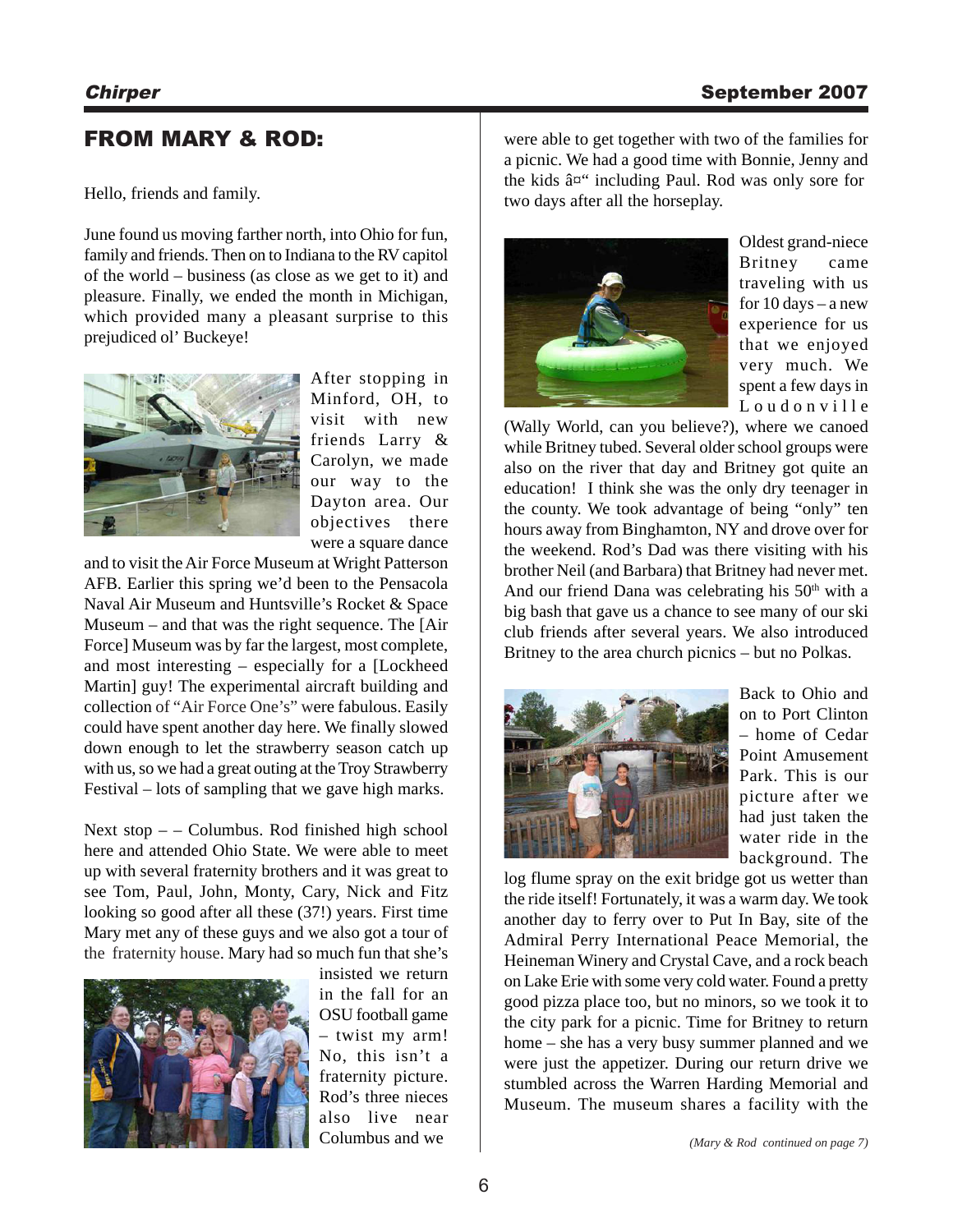#### Chirper Chirper September 2007

#### *(Mary & Rod continued from page 6)*

American Popcorn Museum (go figure?) so as you can imagine, Mary had a "popping" good time.



Time to leave Ohio and head for Elkhart County, Indiana – RV capital of the world. We were scheduled for some work at the Carriage factory,

where we had to be out of the trailer by 7:00 each morning. We filled those long days with a trip to Shipshewana – the country's largest flea market, tours of a couple RV manufacturers – but not Carriage, as it was closed that week, and a visit to the new facility of the RV & Motor Home Museum. Pictured here is an early top-of-the-line "tear drop" model – a bit smaller than ours. We also had some suspension work done at MorRyde – the jury is still out on that decision. Didn't help any that we had to be out of the trailer by  $6:00$ AM for that work. At least we discovered Grandma's for breakfast.



And then on into Michigan – Hartford, to be exact. This was to be an R&R stop – get a few trailer chores done and hang around, relaxing. Well, we got the chores

done and then found that there were several wineries in the area. We enjoyed a scenic drive over to Paw Paw and then enjoyed the St Julian Winery. A lot of fruit wine – not our favorite – and some pleasant table wine. Heading west, we found the shore of Lake Michigan – and thought we'd reached the west coast! I mean, look at this picture. Doesn't it look like an ocean beach? Water temperature was more like Maine or Oregon than Florida, but the water colors were beautiful and the sand soft and warm. We got our introduction to Michigan State Parks at Van Buren SP – they're very well laid out and kept up. We'll be seeing more of them, especially in the UP (Upper Peninsula).



We moved a little farther up the Lake Michigan coast to a campground in Custer to settle in for the  $4<sup>th</sup>$  of July weekend. Nice park with great people running it,

but an experience to get there! Twenty-five miles of sandy dusty road. (Of course, one of the previous week's chores had been to wash the truck & trailer!) We didn't venture out much, but we did spend a day in Ludington and their state park – again very nice. We got to do a little roller blading in the park and we look forward to spending more time in the area in August when we return for a square dancing weekend. We also were invited to dinner with friends we'd met in Ft Myers, Florida, during January. Elvin & Elda Ann gave us a tour of the sand dunes at Silver Lake and then we got to see the community fireworks on the shore. Both were stunning! The dunes were the real thing – miles and miles along the coast, over a hundred feet high and covered with dune buggies, Rivaled the dunes we'd seen in Oregon. Lots of surprises in fun Michigan.

It was a(nother) wonderful month and July promises still more as we get back to our dancing ways in Michigan and Iowa. August will find us in Minnesota and back in Michigan, traveling across the UP and then down through the lower section. For those of you who've traveled in these areas, we'd appreciate hearing your suggestions for places to visit, and let us know if your travels will be in this area so our paths can cross.

We hope you, too, are having a great summer. How about sending us your 2007 favorite vacation or travel picture? We always enjoy hearing from you.

#### Mary & Rod

817-308-5991

| -900-9991 |  |  |  |  |  |  |   |  |
|-----------|--|--|--|--|--|--|---|--|
|           |  |  |  |  |  |  | . |  |

## HAPPY BIRTHDAY !